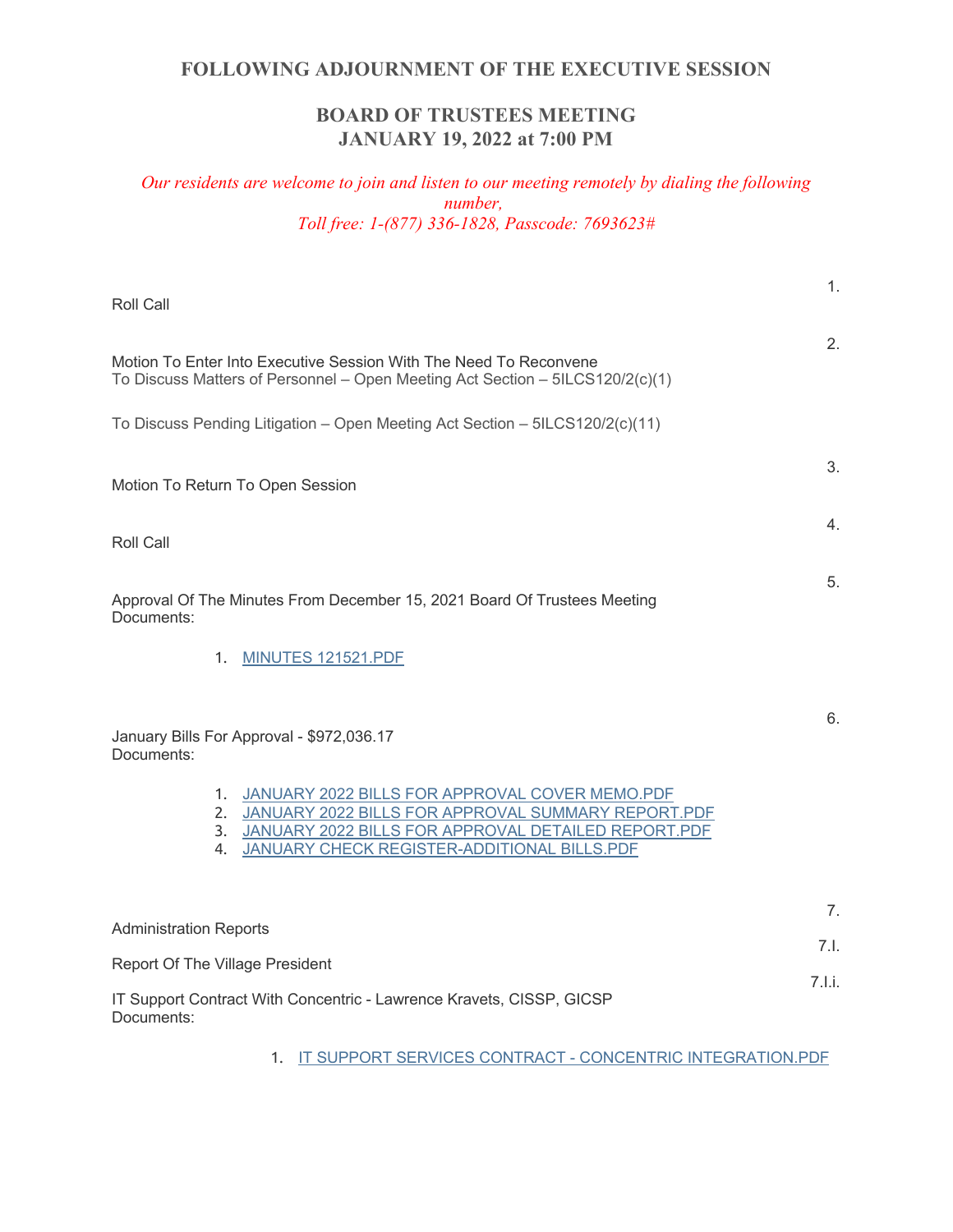7.I.ii.

7.II.i.2.

7.II.ii.

7.II.ii.1.

Motion To Approve Settlement Agreement (Recovery & Rehabilitation, Et Al. V. Village Of Olympia Fields)

|                                                       | 7.11.     |
|-------------------------------------------------------|-----------|
| Department Head Reports                               |           |
|                                                       | 7.II.i.   |
| Betty Zigras - Finance Director                       | 7.11.1.1. |
| Baecore Group Presentation - Mary Smith<br>Documents: |           |

## 1. BAECORE PRESENTATION OLYMPIA FIELDS.PDF

Resolution #2022-01 A Resolution Authorizing Execution of a Promissory Note and Approving the Seventh Distribution of Tax Increment Funds (Lincoln-Western TIF District/Wal-Mart Economic Incentive Agreement) Documents:

### 1. RESOLUTION 2022-01.PDF

John McDonnell - Building Commissioner

Update – Paramivr Singh, Development – Gas Station With Convenience Store At 3780 Lincoln Highway Documents:

### 1. OLYMPIA FIELDS QUICKRUN FUEL STATION.PDF

| Update - Veterinary Centers Of America                                                    | 7.11.ii.2.                  |
|-------------------------------------------------------------------------------------------|-----------------------------|
| Jim Landini - Director Of Public Works                                                    | $7.$ II.iii.<br>7.11.iii.1. |
| Approval For The Purchase And Installation Of The Sensus Flexnet AMI System<br>Documents: |                             |
| OLYMPIA FIELDS IL - SENSUS SAAS AND AMI AGREEMENT 2021-<br>12-22.PDF                      |                             |

2. OLYMPIA FIELDS 2021 AMI QUOTE.PDF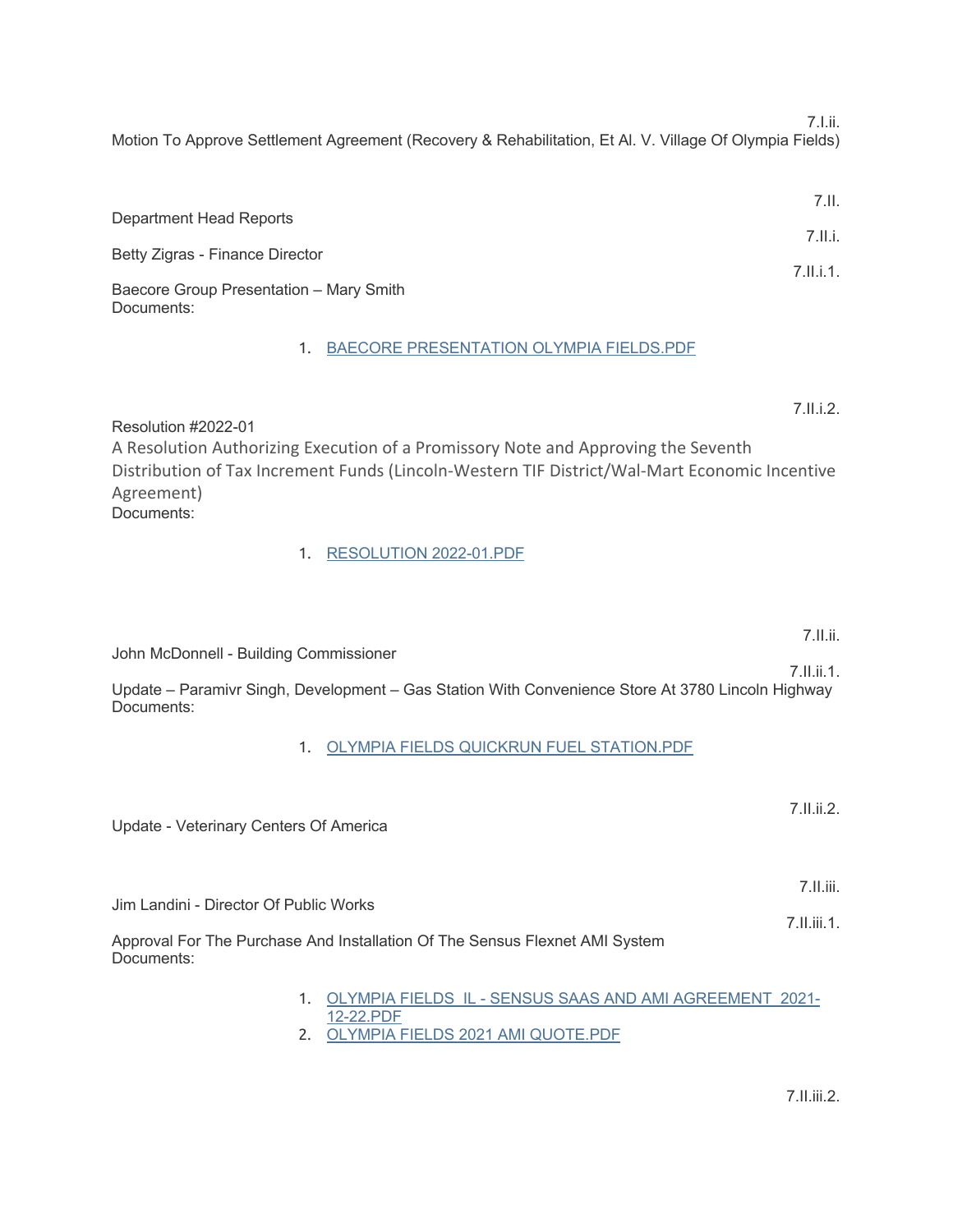Update – Watermain Breaks

| Derrick Blasingame - Acting Chief Of Police<br>Update - Police Department              | $7.$ II.iv.                    |
|----------------------------------------------------------------------------------------|--------------------------------|
| Trustee Liaison Reports                                                                | $7.$ III.                      |
| Planning & Zoning Commission/Human Resource - Blackwell                                | $7.$ III.i.                    |
| Public Works/Beautification - Finley<br>2021 Holiday Awards - Beautification Committee | $7.$ III.ii.<br>$7.$ III.ii.1. |
| Documents:<br>2021 HOLIDAY AWARDS - BEAUTIFICATION COMMITTEE.PDF<br>1.                 |                                |

Public Safety/Police Pension - Oliver

Finance/Building Department - Pennington November 2021 Financial Statements

Documents:

|--|

7.III.iii.

7.III.iv.

9.

- 2. NOVEMBER 2021 CASH BALANCES.PDF
- 3. NOVEMBER 2021 DETAILED BUDGET TO ACTUAL.PDF

| Park District/Library Board - Watkins              | $7.$ III.v. |
|----------------------------------------------------|-------------|
| Educational/Community Relations Commission - White | 7.III.vi.   |
| Miscellaneous Reports                              | 8.          |